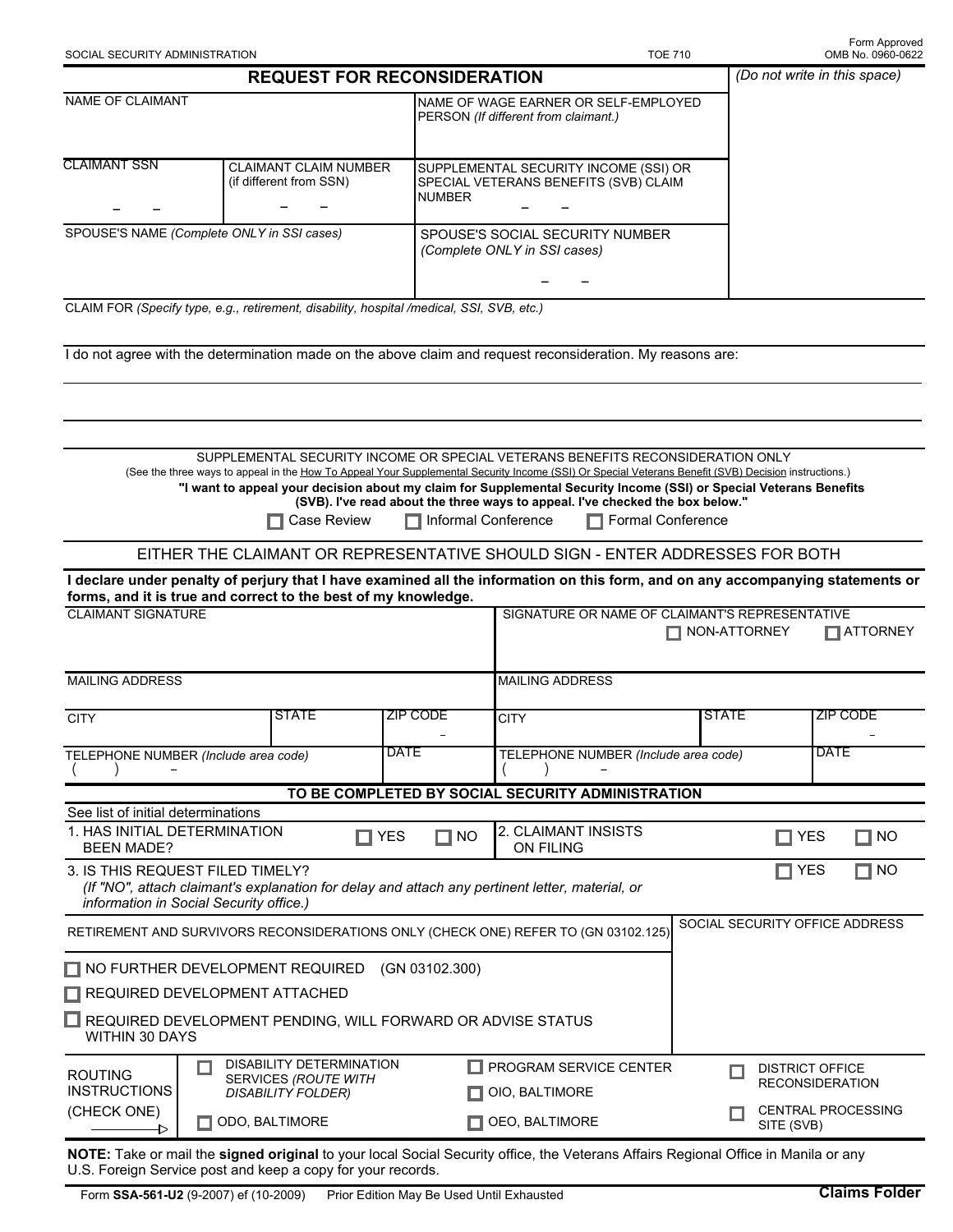### **ADMINISTRATIVE ACTIONS THAT ARE INITIAL DETERMINATIONS (See GN03101.070, GN03101.080, and SI04010.010)**

NOTE: These lists cover the vast majority of administrative actions that are initial determinations. However, they are not all inclusive.

# **Title II**

- 1. Entitlement or continuing entitlement to benefits;
- 2. Reentitlement to benefits;
- 3. The amount of benefit;
- 4. A recomputation of benefit;
- 5. A reduction in disability benefits because benefits under a worker's compensation law were also received;
- 6. A deduction from benefits on account of work;
- 7. A deduction from disability benefits because of claimant's refusal to accept rehabilitation services;
- 8. Termination of benefits;
- 9. Penalty deductions imposed because of failure to report certain events;
- 10. Any overpayment or underpayment of benefits;
- 11. Whether an overpayment of benefits must be repaid;
- 12. How an underpayment of benefits due a deceased person will be paid;
- 13. The establishment or termination of a period of disability;
- 14. A revision of an earnings record;
- 15. Whether the payment of benefits will be made, on the claimant's behalf to a representative payee, unless the claimant is under age 18 or legally incompetent;
- 16. Who will act as the payee if we determine that representative payment will be made;
- 17. An offset of benefits because the claimant previously received Supplemental Security Income payments for the same period;
- 18. Whether completion of or continuation for a specified period of time in an appropriate vocational rehabilitation program will significantly increase the likelihood that the claimant will not have to return to the disability benefit rolls and thus, whether the claimant's benefits may be continued even though the claimant is not disabled;
- 19. Nonpayment of benefits because of claimant's confinement for more than 30 continuous days in a jail, prison, or other correctional institution for conviction of a criminal offense;
- 20. Nonpayment of benefits because of claimant's confinement for more than 30 continuous days in a mental health institution or other medical facility because a court found the individual was not guilty for reason of insanity; a court found that he/she was incompetent to stand trial or was unable to stand trial for some other similar mental defect; or, a court found that he/she was sexually dangerous.

## **Title XVI**

- 1. Eligibility for, or the amount of, Supplemental Security Income benefits;
- 2. Suspension, reduction, or termination of Supplemental Security Income benefits;
- 3. Whether an overpayment of benefits must be repaid;
- 4. Whether payments will be made, on claimant's behalf to a representative payee, unless the claimant is under age 18, legally incompetent, or determined to be a drug addict or alcoholic;
- 5. Who will act as payee if we determine that representative payment will be made;
- 6. Imposing penalties for failing to report important information;
- 7. Drug addiction or alcoholism;
- 8. Whether claimant is eligible for special SSI cash benefits;
- 9. Whether claimant is eligible for special SSI eligibility status;
- 10. Claimant's disability; and
- 11. Whether completion of or continuation for a specified period of time in an appropriate vocational rehabilitation program will significantly increase the likelihood that claimant will not have to return to the disability benefit rolls and thus, whether claimant's benefits may be continued even though he or she is not disabled.
- NOTE: Every redetermination which gives an individual the right of further review constitutes an initial determination.

### **Title VIII** (See VB 02501.035)

- 1. Meeting or failing to meet the qualifying and/or entitlement factors for special veterans benefits (SVB);
- 2. Reduction, suspension or termination of SVB payments;
- 3. Applicability of a disqualifying event prior to SVB entitlement;
- 4. Administrative actions in SVB cases similar to those listed under Title II--items 3, 4, 10, 11 & 16.

## **Title XVIII**

- 1. Entitlement to hospital insurance benefits and to enrollment for supplementary medical insurance benefits;
- 2. Disallowance (including denial of application for HIB and denial of application for enrollment for SMIB);
- 3. Termination of benefits (including termination of entitlement to HI and SMI).
- 4. Initial determinations regarding Medicare Part B income-related premium subsidy reductions.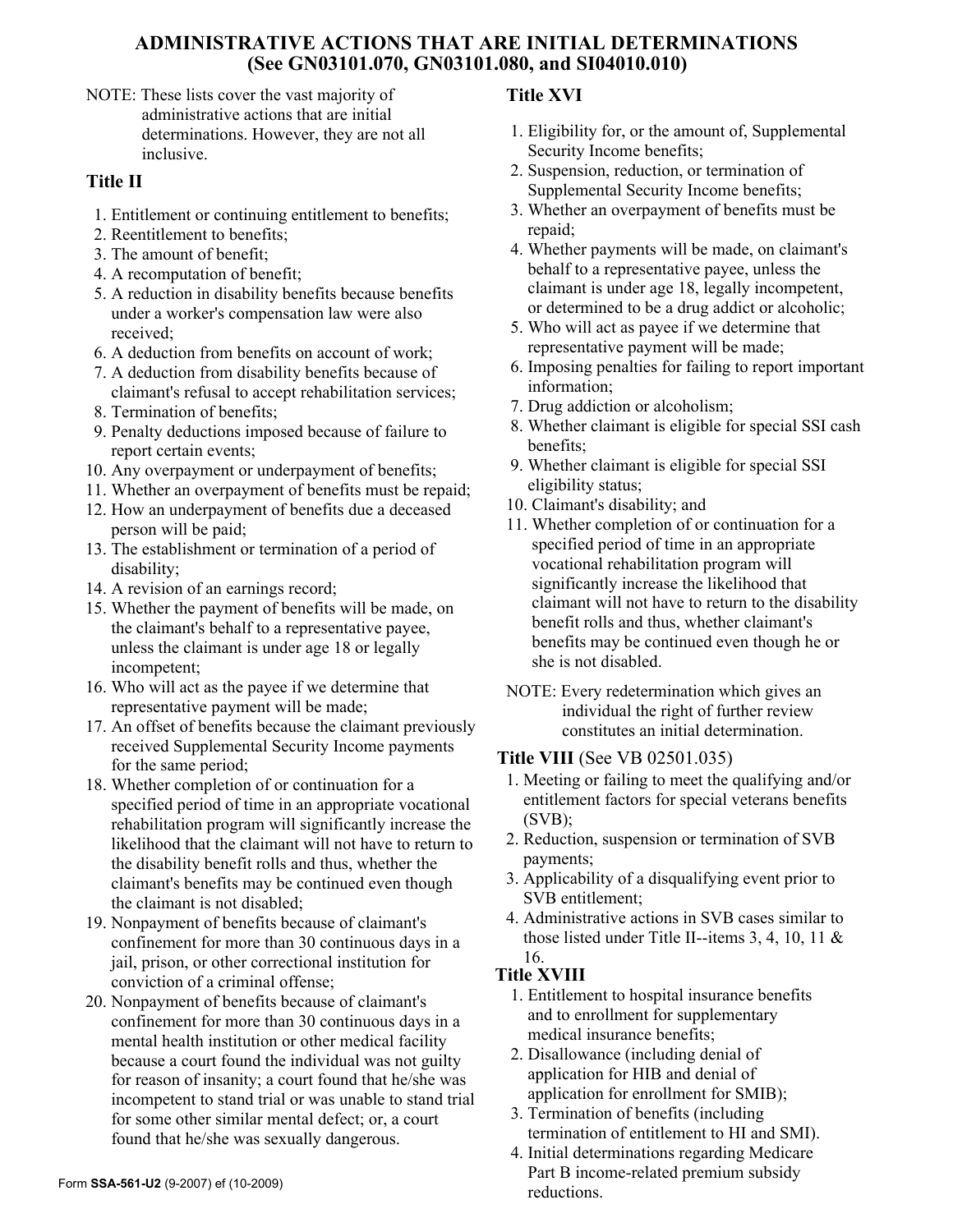| SOCIAL SECURITY ADMINISTRATION                                                                             |                                                                             |                                                                                                                                                                                                                                                                                                                                                                                    |                |                                                                                                 |                                                                                          | <b>TOE 710</b>                       |                                         |  | Form Approved<br>OMB No. 0960-0622                                                                                              |
|------------------------------------------------------------------------------------------------------------|-----------------------------------------------------------------------------|------------------------------------------------------------------------------------------------------------------------------------------------------------------------------------------------------------------------------------------------------------------------------------------------------------------------------------------------------------------------------------|----------------|-------------------------------------------------------------------------------------------------|------------------------------------------------------------------------------------------|--------------------------------------|-----------------------------------------|--|---------------------------------------------------------------------------------------------------------------------------------|
|                                                                                                            |                                                                             | <b>REQUEST FOR RECONSIDERATION</b>                                                                                                                                                                                                                                                                                                                                                 |                |                                                                                                 |                                                                                          |                                      |                                         |  | (Do not write in this space)                                                                                                    |
| <b>NAME OF CLAIMANT</b>                                                                                    |                                                                             |                                                                                                                                                                                                                                                                                                                                                                                    |                | NAME OF WAGE EARNER OR SELF-EMPLOYED<br>PERSON (If different from claimant.)                    |                                                                                          |                                      |                                         |  |                                                                                                                                 |
| <b>CLAIMANT SSN</b>                                                                                        |                                                                             | <b>CLAIMANT CLAIM NUMBER</b><br>(if different from SSN)                                                                                                                                                                                                                                                                                                                            |                | SUPPLEMENTAL SECURITY INCOME (SSI) OR<br>SPECIAL VETERANS BENEFITS (SVB) CLAIM<br><b>NUMBER</b> |                                                                                          |                                      |                                         |  |                                                                                                                                 |
| SPOUSE'S NAME (Complete ONLY in SSI cases)                                                                 |                                                                             |                                                                                                                                                                                                                                                                                                                                                                                    |                | SPOUSE'S SOCIAL SECURITY NUMBER<br>(Complete ONLY in SSI cases)                                 |                                                                                          |                                      |                                         |  |                                                                                                                                 |
| CLAIM FOR (Specify type, e.g., retirement, disability, hospital/medical, SSI, SVB, etc.)                   |                                                                             |                                                                                                                                                                                                                                                                                                                                                                                    |                |                                                                                                 |                                                                                          |                                      |                                         |  |                                                                                                                                 |
| I do not agree with the determination made on the above claim and request reconsideration. My reasons are: |                                                                             |                                                                                                                                                                                                                                                                                                                                                                                    |                |                                                                                                 |                                                                                          |                                      |                                         |  |                                                                                                                                 |
|                                                                                                            |                                                                             |                                                                                                                                                                                                                                                                                                                                                                                    |                |                                                                                                 |                                                                                          |                                      |                                         |  |                                                                                                                                 |
|                                                                                                            |                                                                             | SUPPLEMENTAL SECURITY INCOME OR SPECIAL VETERANS BENEFITS RECONSIDERATION ONLY<br>(See the three ways to appeal in the How To Appeal Your Supplemental Security Income (SSI) Or Special Veterans Benefit (SVB) Decision instructions.)<br>"I want to appeal your decision about my claim for Supplemental Security Income (SSI) or Special Veterans Benefits<br><b>Case Review</b> |                | $\Box$ Informal Conference                                                                      | (SVB). I've read about the three ways to appeal. I've checked the box below."            | <b>Formal Conference</b>             |                                         |  |                                                                                                                                 |
|                                                                                                            |                                                                             | EITHER THE CLAIMANT OR REPRESENTATIVE SHOULD SIGN - ENTER ADDRESSES FOR BOTH                                                                                                                                                                                                                                                                                                       |                |                                                                                                 |                                                                                          |                                      |                                         |  |                                                                                                                                 |
|                                                                                                            |                                                                             |                                                                                                                                                                                                                                                                                                                                                                                    |                |                                                                                                 |                                                                                          |                                      |                                         |  | I declare under penalty of perjury that I have examined all the information on this form, and on any accompanying statements or |
| forms, and it is true and correct to the best of my knowledge.<br><b>CLAIMANT SIGNATURE</b>                |                                                                             |                                                                                                                                                                                                                                                                                                                                                                                    |                |                                                                                                 | SIGNATURE OR NAME OF CLAIMANT'S REPRESENTATIVE<br>$\Box$ NON-ATTORNEY<br>$\Box$ ATTORNEY |                                      |                                         |  |                                                                                                                                 |
| <b>MAILING ADDRESS</b>                                                                                     |                                                                             |                                                                                                                                                                                                                                                                                                                                                                                    |                | <b>MAILING ADDRESS</b>                                                                          |                                                                                          |                                      |                                         |  |                                                                                                                                 |
| <b>CITY</b>                                                                                                |                                                                             | <b>STATE</b>                                                                                                                                                                                                                                                                                                                                                                       |                | <b>ZIP CODE</b>                                                                                 | <b>CITY</b>                                                                              |                                      | <b>STATE</b>                            |  | <b>ZIP CODE</b>                                                                                                                 |
| TELEPHONE NUMBER (Include area code)                                                                       |                                                                             |                                                                                                                                                                                                                                                                                                                                                                                    | <b>DATE</b>    |                                                                                                 |                                                                                          | TELEPHONE NUMBER (Include area code) |                                         |  | <b>DATE</b>                                                                                                                     |
|                                                                                                            |                                                                             |                                                                                                                                                                                                                                                                                                                                                                                    |                |                                                                                                 | TO BE COMPLETED BY SOCIAL SECURITY ADMINISTRATION                                        |                                      |                                         |  |                                                                                                                                 |
| See list of initial determinations<br>1. HAS INITIAL DETERMINATION<br>$\Box$ YES<br><b>BEEN MADE?</b>      |                                                                             |                                                                                                                                                                                                                                                                                                                                                                                    |                | $\Box$ NO                                                                                       | 2. CLAIMANT INSISTS<br>ON FILING                                                         |                                      |                                         |  | <b>YES</b><br>$\Box$ NO                                                                                                         |
| 3. IS THIS REQUEST FILED TIMELY?<br>information in Social Security office.)                                |                                                                             | (If "NO", attach claimant's explanation for delay and attach any pertinent letter, material, or                                                                                                                                                                                                                                                                                    |                |                                                                                                 |                                                                                          |                                      |                                         |  | <b>YES</b><br>NO                                                                                                                |
| RETIREMENT AND SURVIVORS RECONSIDERATIONS ONLY (CHECK ONE) REFER TO (GN 03102.125)                         |                                                                             |                                                                                                                                                                                                                                                                                                                                                                                    |                |                                                                                                 |                                                                                          |                                      |                                         |  | SOCIAL SECURITY OFFICE ADDRESS                                                                                                  |
| $\Box$ NO FURTHER DEVELOPMENT REQUIRED<br>$\Box$ REQUIRED DEVELOPMENT ATTACHED                             |                                                                             |                                                                                                                                                                                                                                                                                                                                                                                    |                | (GN 03102.300)                                                                                  |                                                                                          |                                      |                                         |  |                                                                                                                                 |
| REQUIRED DEVELOPMENT PENDING, WILL FORWARD OR ADVISE STATUS<br>WITHIN 30 DAYS                              |                                                                             |                                                                                                                                                                                                                                                                                                                                                                                    |                |                                                                                                 |                                                                                          |                                      |                                         |  |                                                                                                                                 |
| <b>ROUTING</b><br><b>INSTRUCTIONS</b>                                                                      | DISABILITY DETERMINATION<br>ш<br>SERVICES (ROUTE WITH<br>DISABILITY FOLDER) |                                                                                                                                                                                                                                                                                                                                                                                    |                |                                                                                                 | PROGRAM SERVICE CENTER<br>OIO, BALTIMORE                                                 |                                      |                                         |  | <b>DISTRICT OFFICE</b><br><b>RECONSIDERATION</b>                                                                                |
| (CHECK ONE)<br>ODO, BALTIMORE<br>▶                                                                         |                                                                             |                                                                                                                                                                                                                                                                                                                                                                                    | OEO, BALTIMORE |                                                                                                 |                                                                                          |                                      | <b>CENTRAL PROCESSING</b><br>SITE (SVB) |  |                                                                                                                                 |

**NOTE:** Take or mail the **signed original** to your local Social Security office, the Veterans Affairs Regional Office in Manila or any U.S. Foreign Service post and keep a copy for your records.

Form Approved